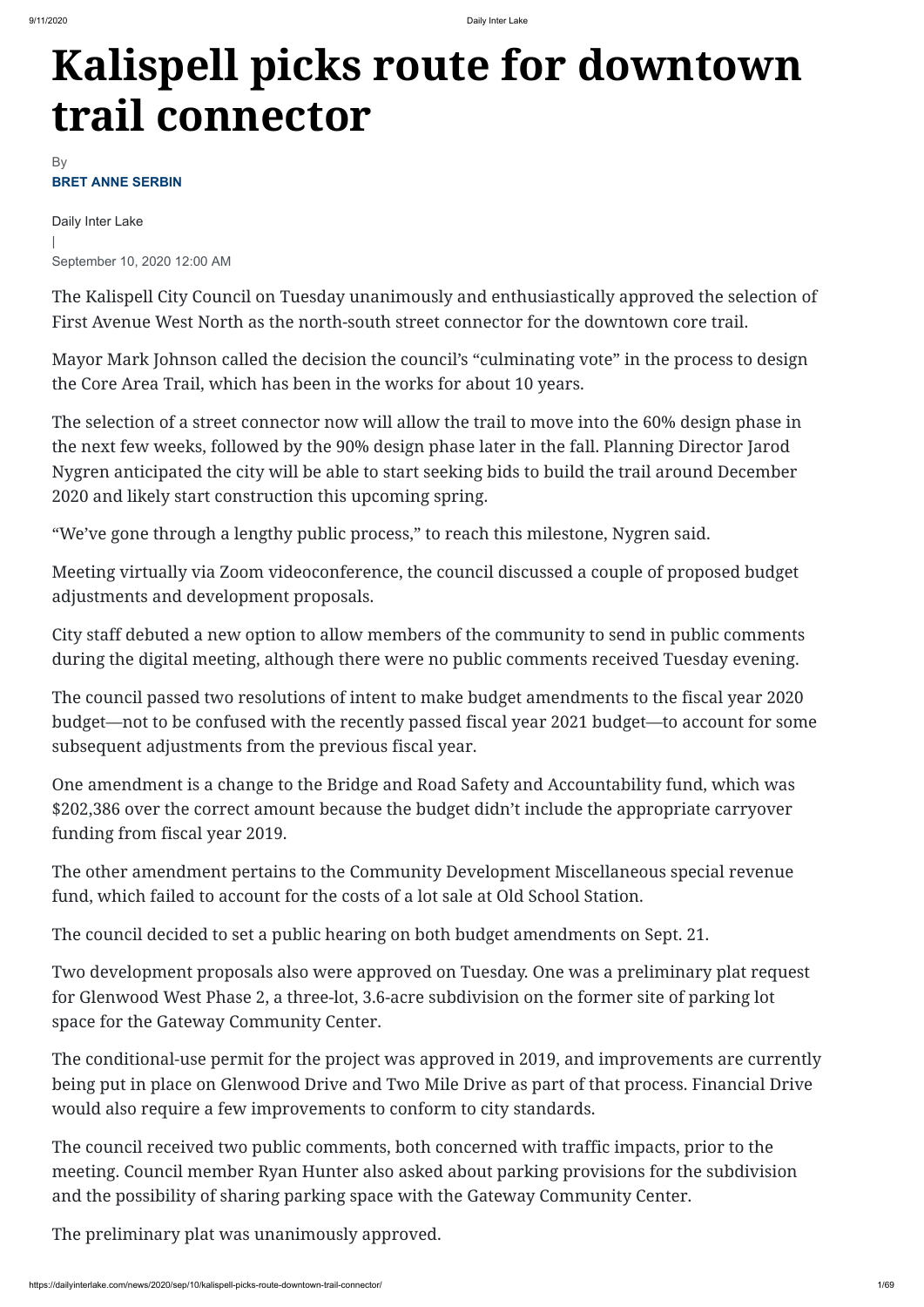9/11/2020 Daily Inter Lake

The council also unanimously approved a final plat and Subdivision Improvement Agreement for Cottage Gardens, a subdivision on Three Mile Drive. The preliminary plat for the 11.8-acre, 37-lot single-family residential lot subdivision was preliminarily approved with 20 conditions in 2019. There were no public comments on the final plat request.

Reporter Bret Anne Serbin may be reached at (406)-758-4459 or bserbin@dailyinterlake.com.